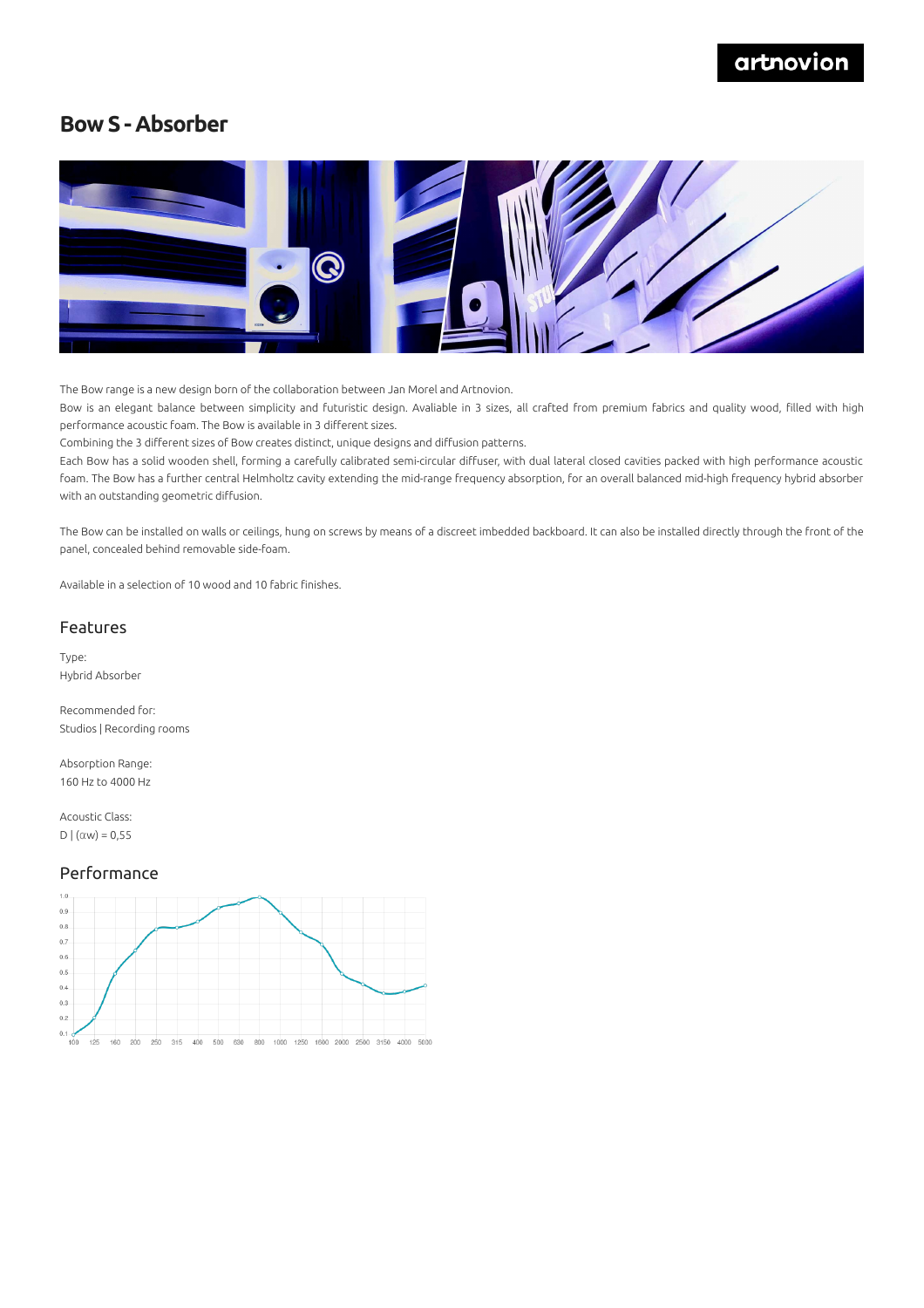# **Dimensions**





### Add-ons

595x148x75mm |1.4 Kg